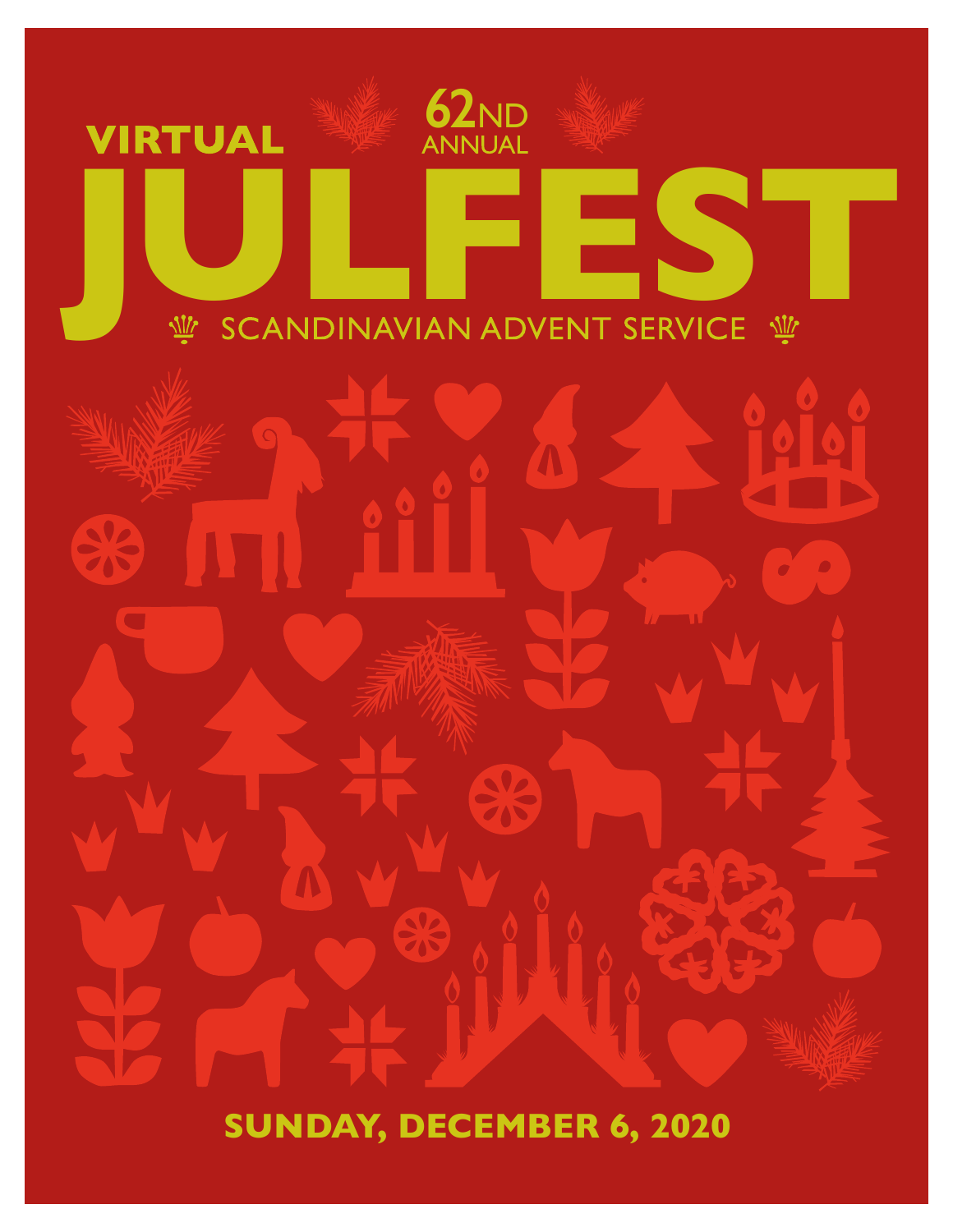# **The 62nd Annual** Virtual **Julfest**

December 6, 2020 ~ First Covenant Church, Seattle ~

# **CHOIR and STRING BAND**

**"Sanctus"** from "A Folk Mass"

*Holy, holy, holy Lord God of hosts The heavens and earth are filled with your glory Hosanna in the highest, Blessed be he who comes in the name of the Lord*

# **WELCOME / CALL TO WORSHIP / PASTORAL PRAYER**

Rev. Ellie VerGowe, *Pastor of Outreach and Children/Youth*

# **LESSON: Isaiah 9:2-7**

Read by Mark Safstrom

*The people who walked in darkness have seen a great light; those who lived in a land of deep darkness—on them light has shined. You have multiplied the nation, you have increased its joy; they rejoice before you as with joy at the harvest, as people exult when dividing plunder. For the yoke of their burden, and the bar across their shoulders, the rod of their oppressor, you have broken as on the day of Midian. For all the boots of the tramping warriors and all the garments rolled in blood shall be burned as fuel for the fire. For a child has been born for us, a son given to us; authority rests upon his shoulders; and he is named Wonderful Counselor, Mighty God, Everlasting Father, Prince of Peace. His authority shall grow continually, and there shall be endless peace for the throne of David and his kingdom. He will establish and uphold it with justice and with righteousness from this time onward and forevermore. The zeal of the Lord of hosts will do this.*

# **HYMN: CHOIR**

# **"Var hälsad, sköna morgonstund"** Wallin/Nicolai

Var hälsad, sköna morgonstund, Som av profeters helga mun Är oss bebådad vorden. Du stora dag, du sälla dag, På hvilken himlens välbehag, Ännu besöker jorden! Unga, sjunga, Med de gamla, Sig församla Jordens böner Kring den störste av dess söner.

Han kommer, till vår frälsning sänd, Och nådens sol, av honom tänd, Skall sig ej mera dölja. Han själv vår herde vara vill, Att vi må honom höra till, Och honom efterfölja. Nöjda, höjda, Över tiden, Och i friden, av hans rike En gång varda honom like.

All hail to thee, O blessed morn! To tidings long by prophets borne. Hast thou fulfillment given; O sacred and immortal day, When unto earth, in glorious ray, Descends the grace of heaven! Singing, ringing, Sounds are blending, Praises sending unto heaven. For the Savior to us given.

# **HOMILY**

Rev. Steve Elde, *Transitional Lead Pastor*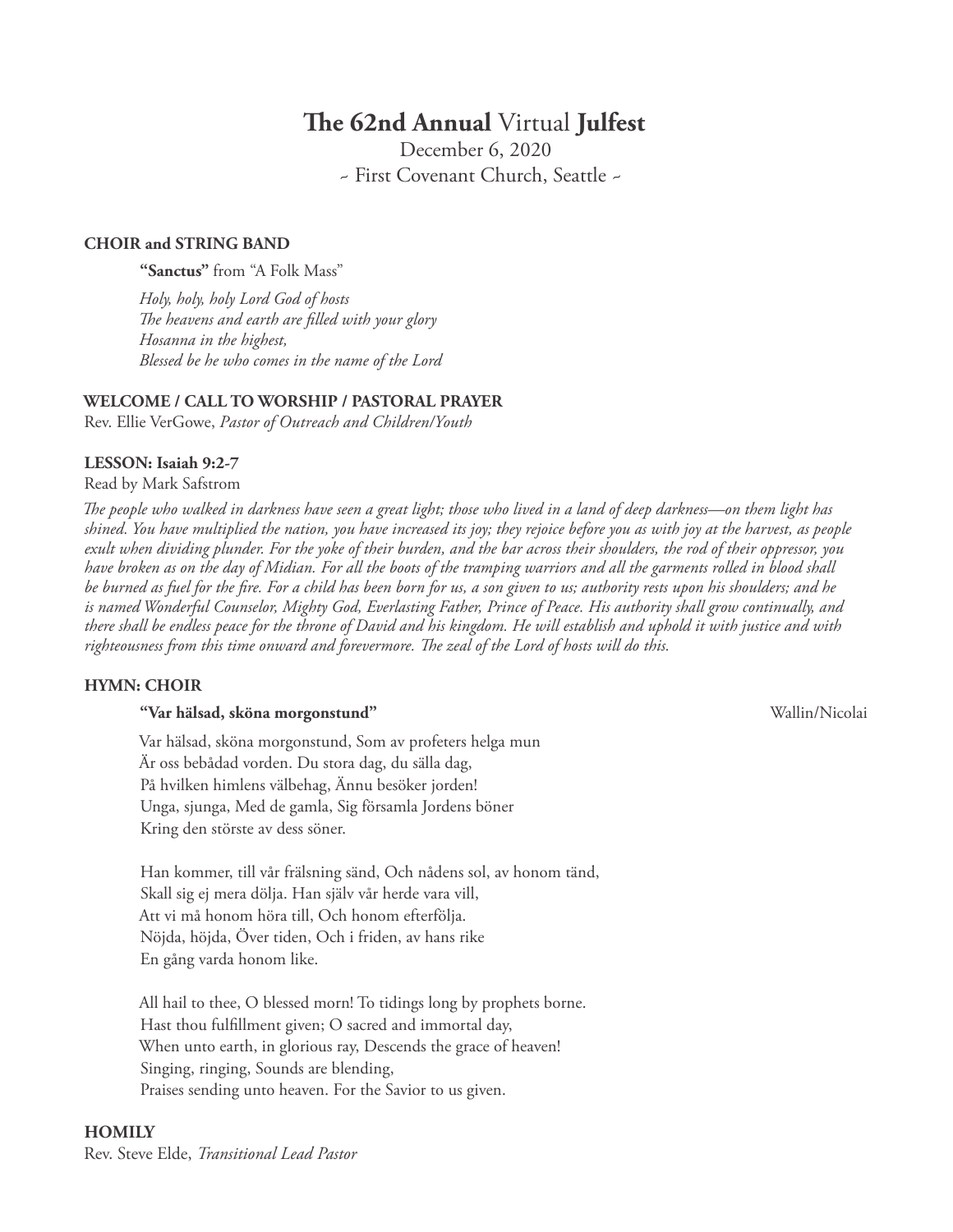# **THE LORD'S PRAYER**

Read by Linda Carlson

**Fader vår, som är i himmelen. Helgat varde ditt namn. Tillkomme ditt rike.**

*Our Father, who art in heaven, hallowed be thy name. Thy kingdom come,*

**Ske din vilja, såsom i himmelen så ock på jorden. Vårt dagliga bröd giv oss i dag.** *thy will be done, on earth as it is in heaven. Give us this day our daily bread;*

**Och förlåt oss våra skulder, såsom ock vi förlåta dem oss skyldiga äro** *and forgive us our sins, as we forgive those who sin against us.*

**Och inled oss icke i frestelse, utan fräls oss ifrån ondo,** *and lead us not into temptation, but deliver us from evil,*

**ty riket är ditt, och makten och härligheten i evighet, Amen** *for thine is the kingdom, and the power and the glory forever. Amen.*

# **HYMN: CHOIR**

Gå Sion, din konung att möta! Jerusalem gläds åt din Gud! Strö palmer på vägen för Herren och red dig som väntande brud. Var glad! Var glad! Var glad i din Herre och Gud! Var glad! Var glad! Och hylla din konung och Gud!

Han kommer från eviga fröjder. Han lämnar sin tron av kristall, Sin ära i ljusets palatser. Och läges på strå i ett stall Var glad! Var glad! Var glad i din Herre och Gud! Var glad! Var glad! Och hylla din konung och Gud!

O Zion, acclaim your Redeemer! Jerusalem, welcome your King! Strew palms on the way for the Savior, his praises exultantly sing. Rejoice! Rejoice! Rejoice in your Savior and King! Rejoice! Rejoice! Acclaim him your Savior and King!

Var glad! Var glad! Var glad i din Herre och Gud! Var glad! Var glad! Och hylla din konung och Gud!

# **THE STORY OF SANTA LUCIA**

Read by Ann Scranton

# **LUCIA:** Lola Halverson

### **"Nu tändas tusen juleljus"** Traditional

*Now shine a thousand candles bright, upon the world's dark sphere The deep blue sky is set alight, as myriad flames appear.*

# **CHOIR**

**"Sankta Lucia"** Traditional

**"Gå Sion"** Servoss/Nyström/McGranahan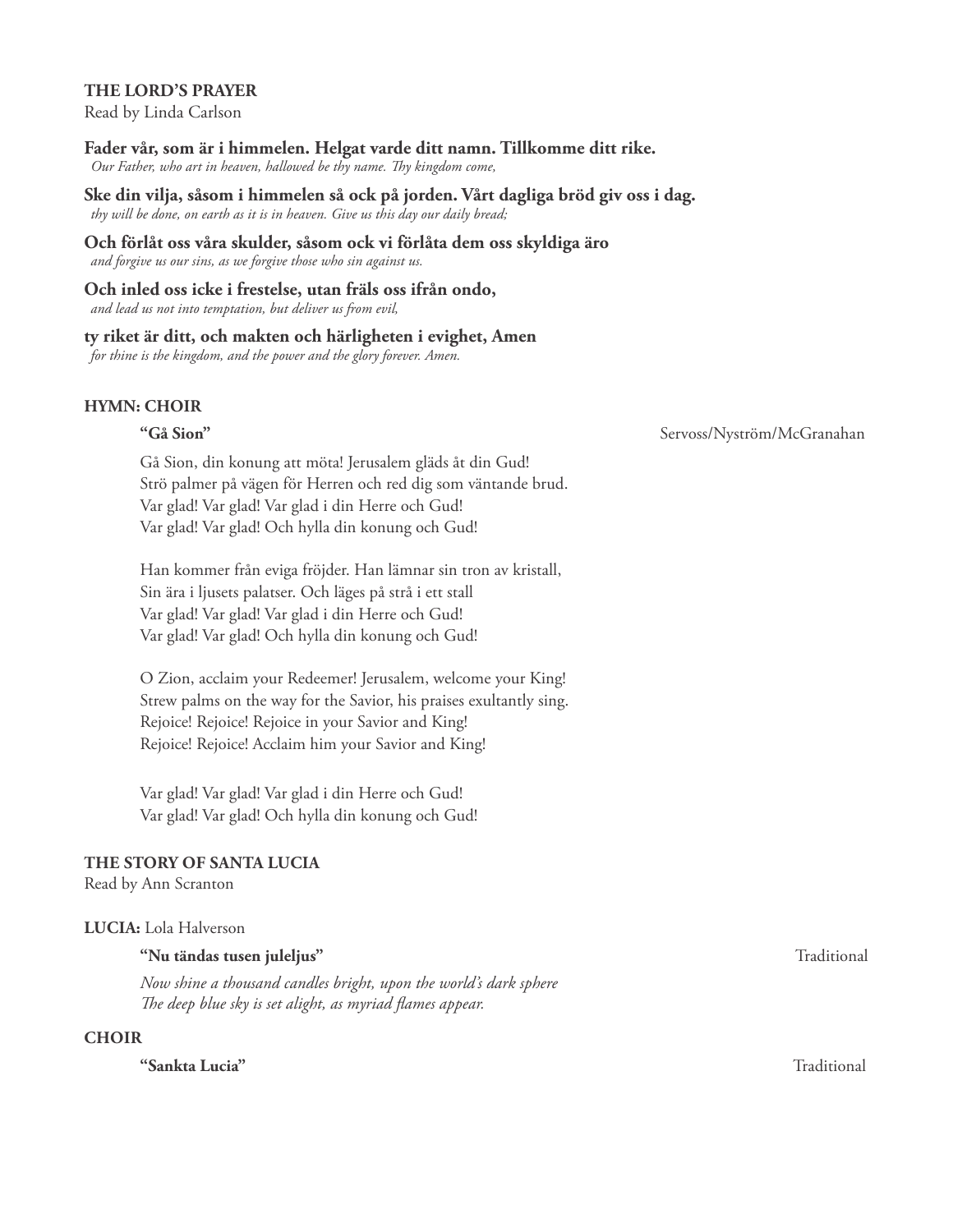# **LESSON: Luke 2:8-20**

Read by Håkan Axelsson

*And there were shepherds living out in the fields nearby, keeping watch over their flocks at night. An angel of the Lord appeared to them, and the glory of the Lord shone around them, and they were terrified. But the angel said to them, "Do not be afraid. I bring you good news of great joy that will be for all the people. Today in the town of David a Savior has been born to you; he is Christ the Lord. This will be a sign to you: You will find a baby wrapped in cloths and lying in a manger." Suddenly a great company of the heavenly host appeared with the angel, praising God and saying, "Glory to God in the highest, and on earth peace to men on whom his favor rests." When the angels had left them and gone into heaven, the shepherds said to one another, "Let's go to Bethlehem and see this thing that has happened, which the Lord has told us about." So they hurried off and found Mary and Joseph, and the baby, who was lying in the manger. When they had seen him, they spread the word concerning what had been told them about this child, and all who heard it were amazed at what the shepherds said to them. But Mary treasured up all these things and pondered them in her heart. The shepherds returned, glorifying and praising God for all the things they had heard and seen, which were just as they had been told.*

# **HYMN: CHOIR**

# **"Lyssna, lyssna: hör du änglasången"** J.Holstedt

*Listen, listen, hear the angels' song! Listen, listen, "Glory be to God!" Listen, listen, hear the angels' song. "Glory, glory, glory unto God!" Glory be to God in the highest, Peace on earth, peace on earth. Glory be to God in the highest, To mankind, goodwill.*

# **BENEDICTION**

Rev. Ellie VerGowe

# **STRING BAND**

**"Ritsch Ratsch Filibom"**

# **PARTICIPANTS**

**JULFEST COORDINATOR / VIDEO PRODUCTION** Ann Scranton **CHOIR DIRECTOR** Natalie Bartels **ORGANIST / PIANIST Natalie Bartels LUCIA** Lola Halverson **LUCIA DIRECTOR** Emma Whitaker **SOUND / FILMING** Jim Johnson, Christopher Brown **GRAPHIC DESIGN** Sandy Nelson Sandy Nelson Sandy Nelson Sandy Nelson Sandy Nelson Sandy Nelson Sandy Nelson Sandy Nelson

*Special thanks to Ann Scranton and all who made this virtual Julfest possible!*



**FIRST COVENANT CHURCH** 400 East Pike Street • Seattle, Washington 98122 (206) 322-7411 **FirstCovenantSeattle.org**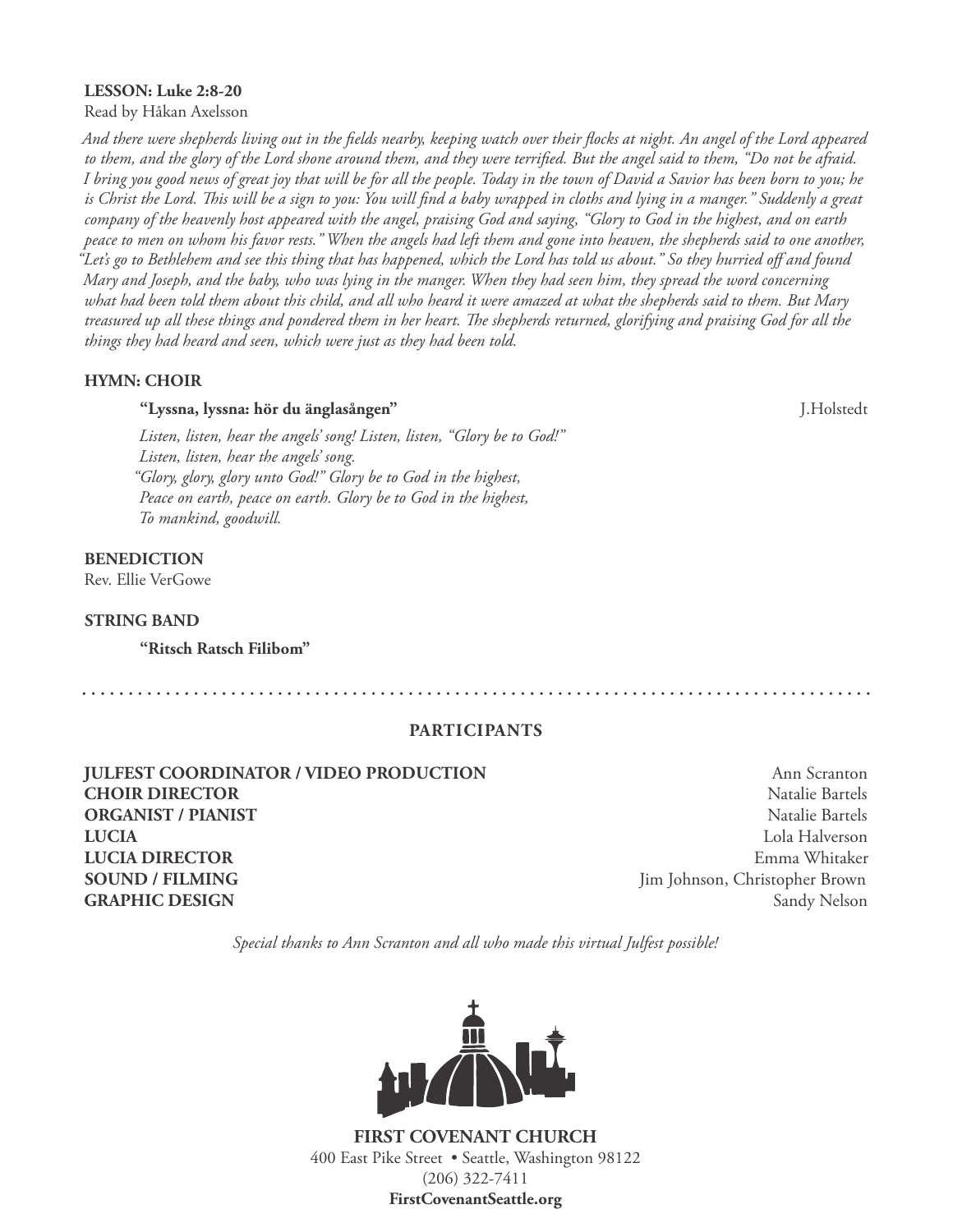

# **JULFEST EXTRAS: STORY, RECIPES & CRAFTS**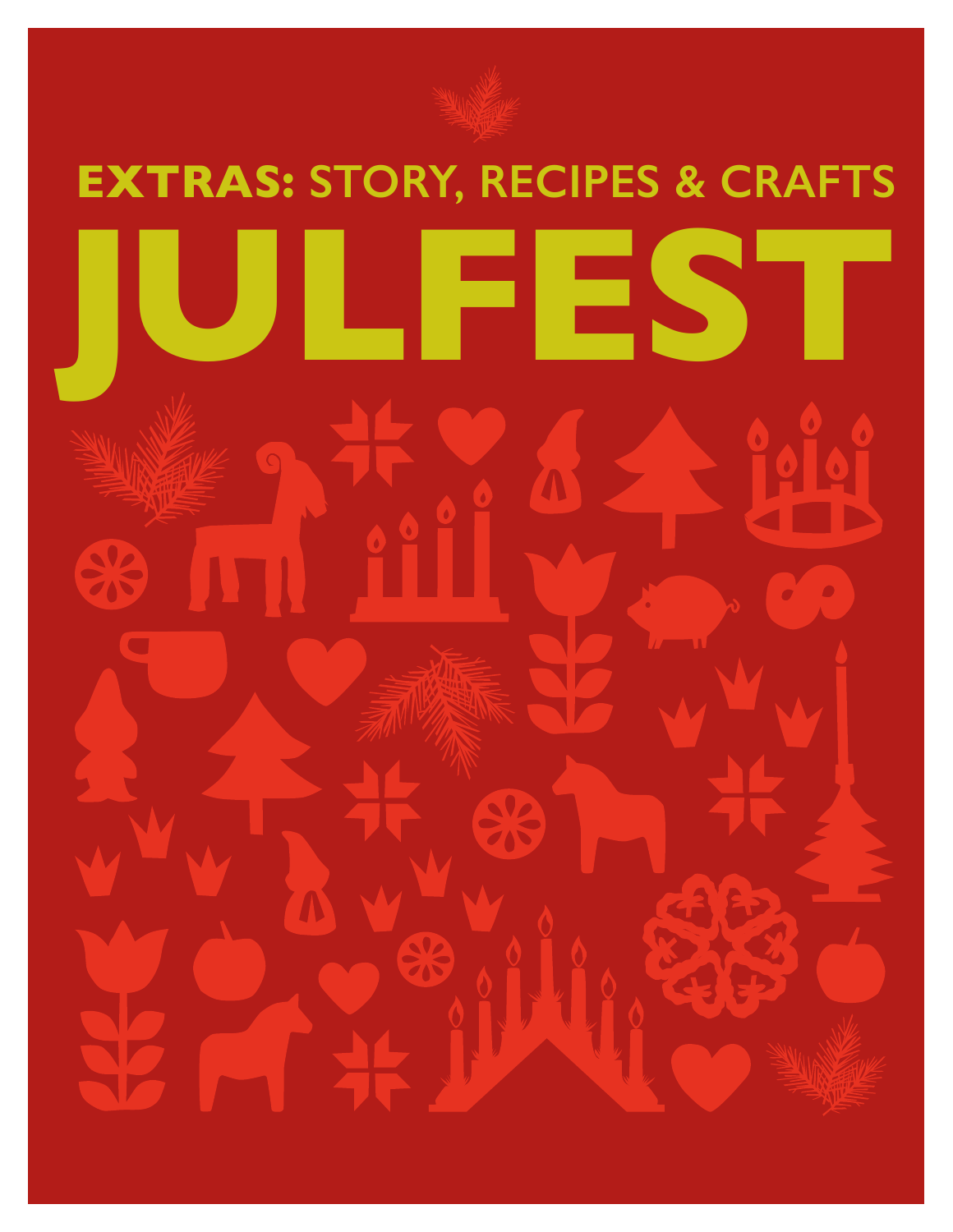

# **THE STORY OF SANTA LUCIA**

Lucia was born on the island of Sicily in the year 284, a time when Christianity was outlawed<br>
Land Christians were persecuted in the Roman empire.

Lucia was a young Christian woman who had vowed to live her life in service to Christ. It is said that she used her dowry to secretly buy food, and carried it to the Christians hidden in the caves of Sicily, wearing a candle-lit wreath to light her way.

The man to whom Lucia was engaged did not like what she did with her dowry, and betrayed her to the authorities. But Lucia refused to renounce her faith — and so she was killed in the year 304, at just twenty years old.

Lucia's story has been a part of the Advent season for many centuries. In Sweden, the tradition may have sprung from the medieval story that during a terrible famine, a boat appeared on Sweden's largest lake, carrying a girl dressed in white with a crown of lights. The boat was filled with food, and the girl was assumed to be Saint Lucia, come to feed the faithful.

By the mid-1700s, the Lucia tradition we know today had begun: the oldest daughter would get up before sunrise on December 13, Lucia's feast day. She dressed as Lucia in a white robe, a red sash, and a crown of candles. She woke her family with coffee and a small breakfast.

The candles of the St. Lucia procession have long signaled the beginning of the Advent season, a season of hope in darkness, and have prepared the way for the coming of Jesus Christ, the Light of the world.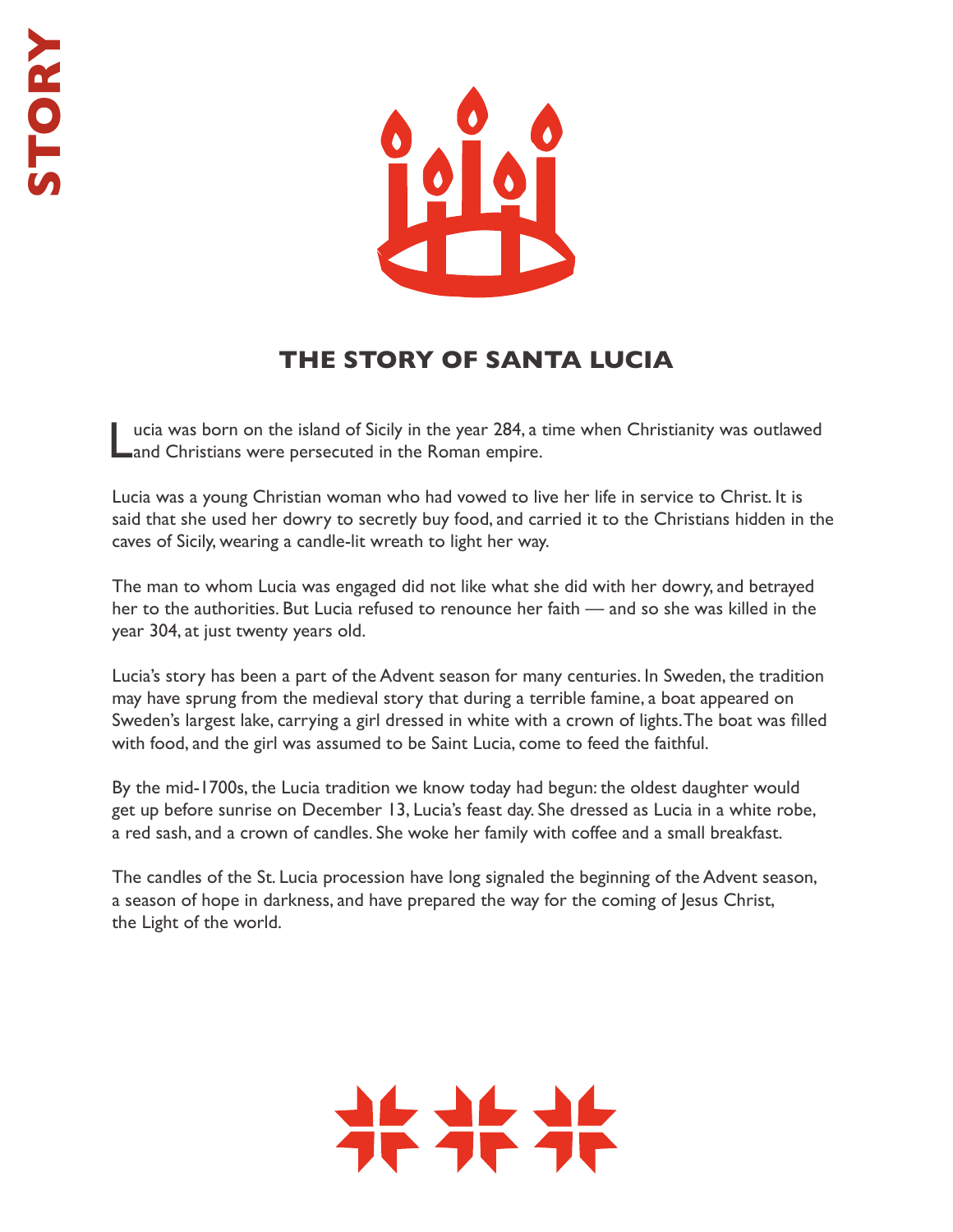CRAFT **CRAFT** Slip the 3 pieces together by fitting a slot into another slot and adjust to size - match the letters - to create a Lucia crown. **NSTRUCTIONS:** Print this page on heavy paper. Cut out the shapes along the dotted lines (but don't cut off the candles!)<br>Slip the 3 pieces together by fitting a slot into another slot and adjust to size - match the letter INSTRUCTIONS: Print this page on heavy paper. Cut out the shapes along the dotted lines (but don't cut off the candles!)





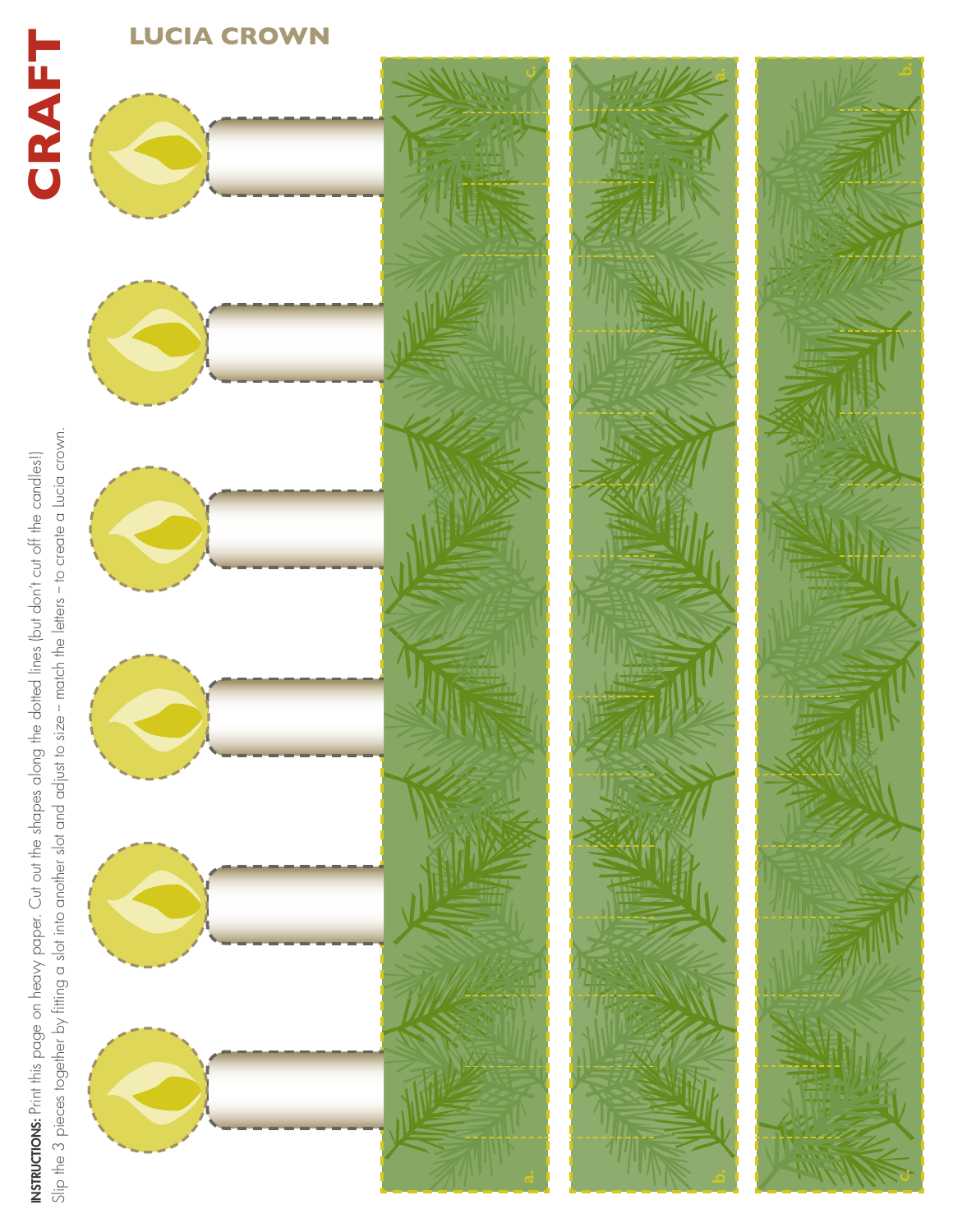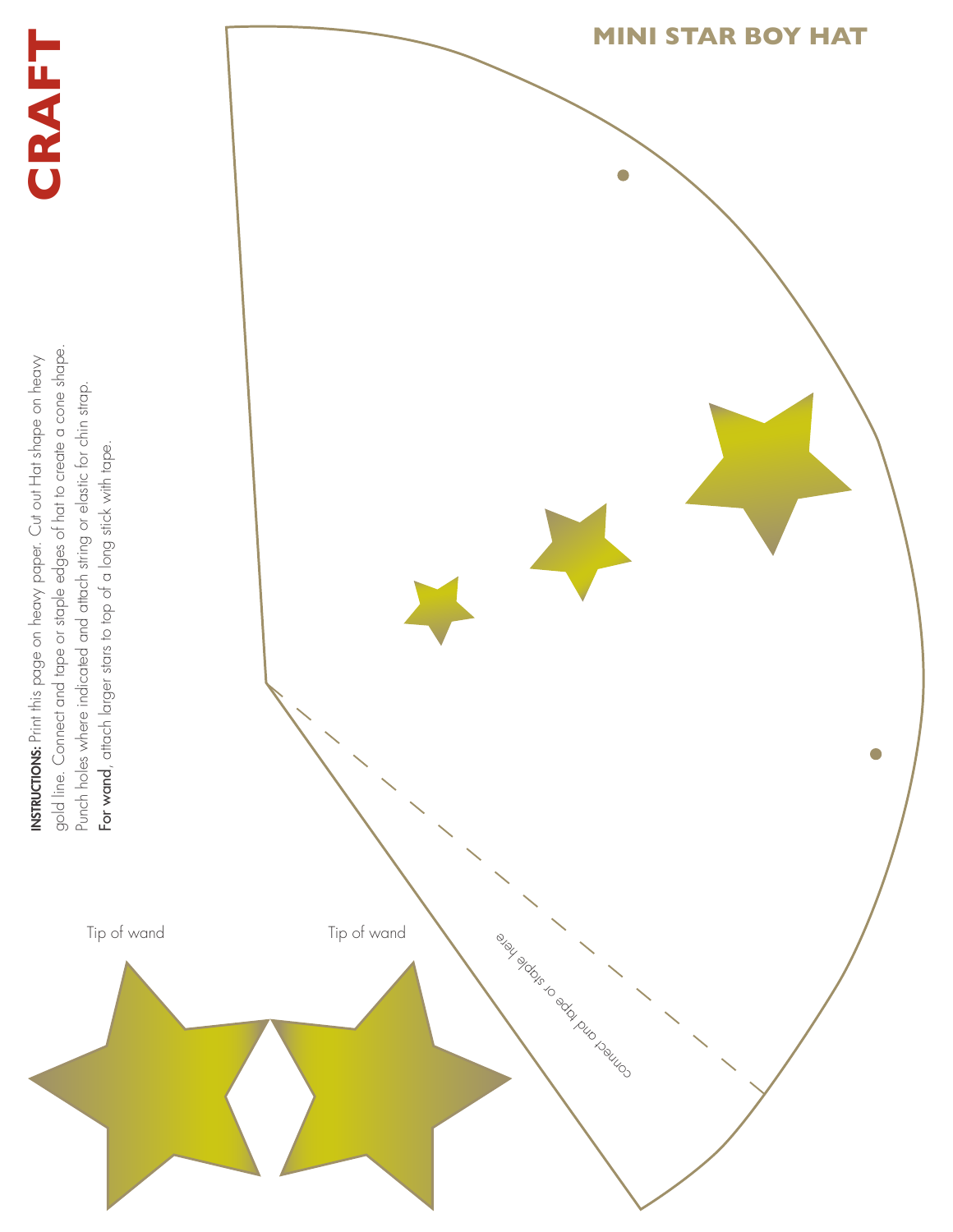# LUSSEKATTER

(ALSO CALLED LUCIABULLAR OR LUCIAKATTER) *Makes about 5 dozen*

Ann Scranton

# **INGREDIENTS**

2 packages active dry yeast ½ cup warm water 1½ cups warm milk 1 cup sugar ¾ cup butter, softened 1 egg ¾ tsp salt  $\frac{1}{4}$  tsp saffron powder or  $\frac{1}{2}$  tsp saffron threads *(or use less saffron and add yellow/orange food coloring)* 1 ½ tsp ground cardamom

7 ½ cups all-purpose flour ¼ cup raisins or craisins 1 slightly beaten egg mixed with 1 tsp water

# INSTRUCTIONS

In a mixing bowl, combine yeast, warm water, and 1 tsp of the sugar, and let stand 5 minutes for the yeast to wake up and foam.

Add milk, the remaining sugar, butter, egg, salt, saffron (or food coloring), and cardamom. Stir in enough of the flour to form a very stiff dough (about 6 cups).

Knead on a floured board or in mixer. Add remaining flour as needed to prevent dough from becoming sticky.

Put dough in greased bowl, turning to grease top of dough. Cover the bowl and put it in a warm place to rise for one hour.

Pinch off balls of dough and roll into ropes about ½ inch in diameter and about 12 inches long. Make ropes into S shapes or coils and place them on parchment-lined baking sheets.Cover lightly with plastic wrap or clean towel and let rise until almost double, at least 30 minutes.

Preheat oven to 400 degrees. Brush lightly with egg wash and decorate with raisins in the center of each coil. Bake until golden brown, about 8-10 minutes. Place on wire rack to cool. These will keep in a sealed container for a few days, but are best the day they are made.

Adapted from Lucia, Child of Light

**SOURCE** 

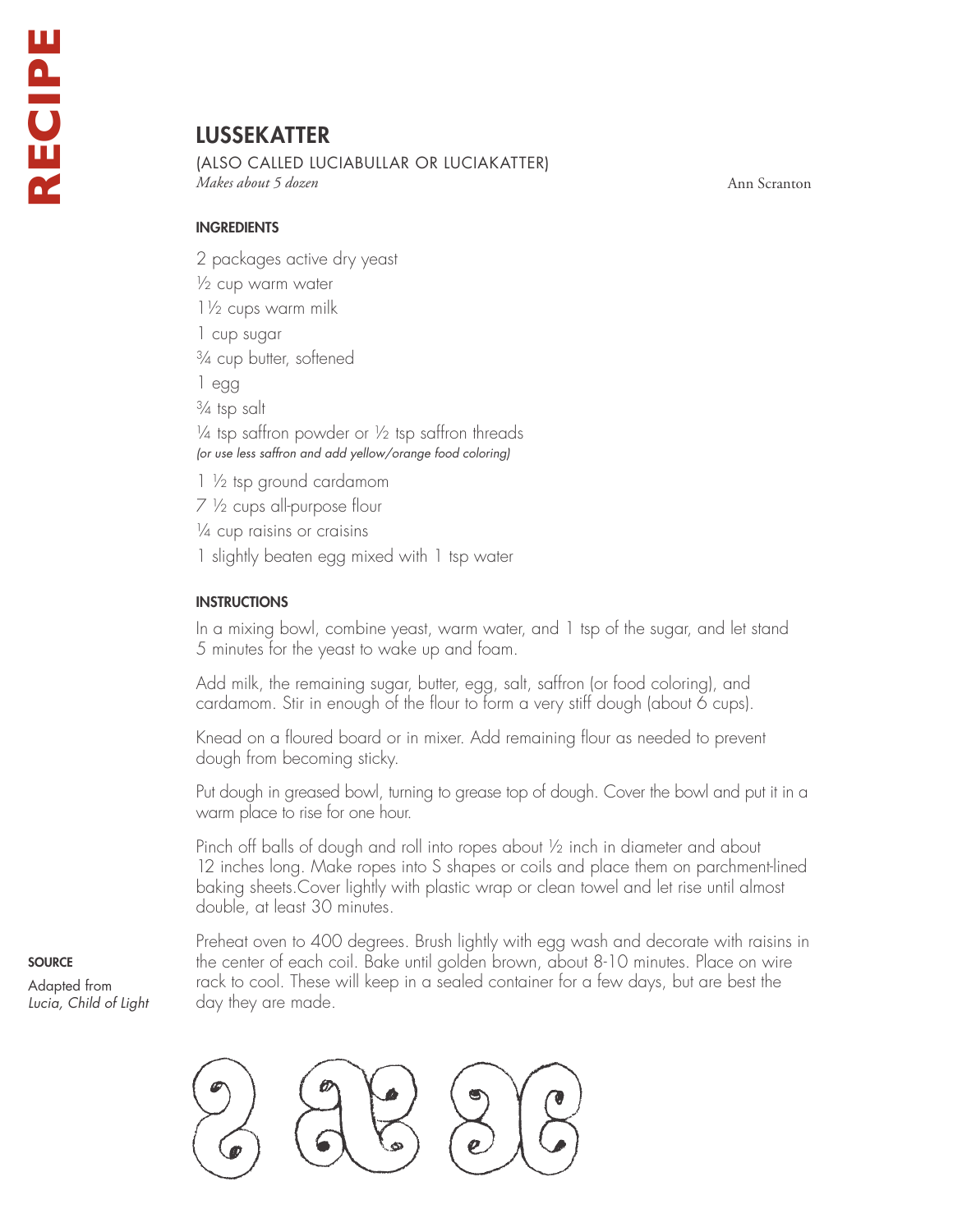

**DALA HORSE ORNAMENT** 

*by Mary Hjelm*

# **SUPPLIES**

- Felt pieces, three or more colors
- Embroidery floss/thread (three-strand)
- Embroidery needle
- Stuffing or cotton balls

# OR

• Glue (Elmer's Glue or hot glue gun)

# **INSTRUCTIONS**

- Cut pieces out of felt, using the pattern shapes here as a template
- Stitch or glue pieces onto front of horse body (see finished ornament above for placement)
- Embellish as desired
- Sew front of horse to back of of horse shape, leaving a space to stuff *(optional)*
- Stuff ornament *(if desired)*
- Attach a long loop of embroidery floss to the top of the saddle to create a hanger

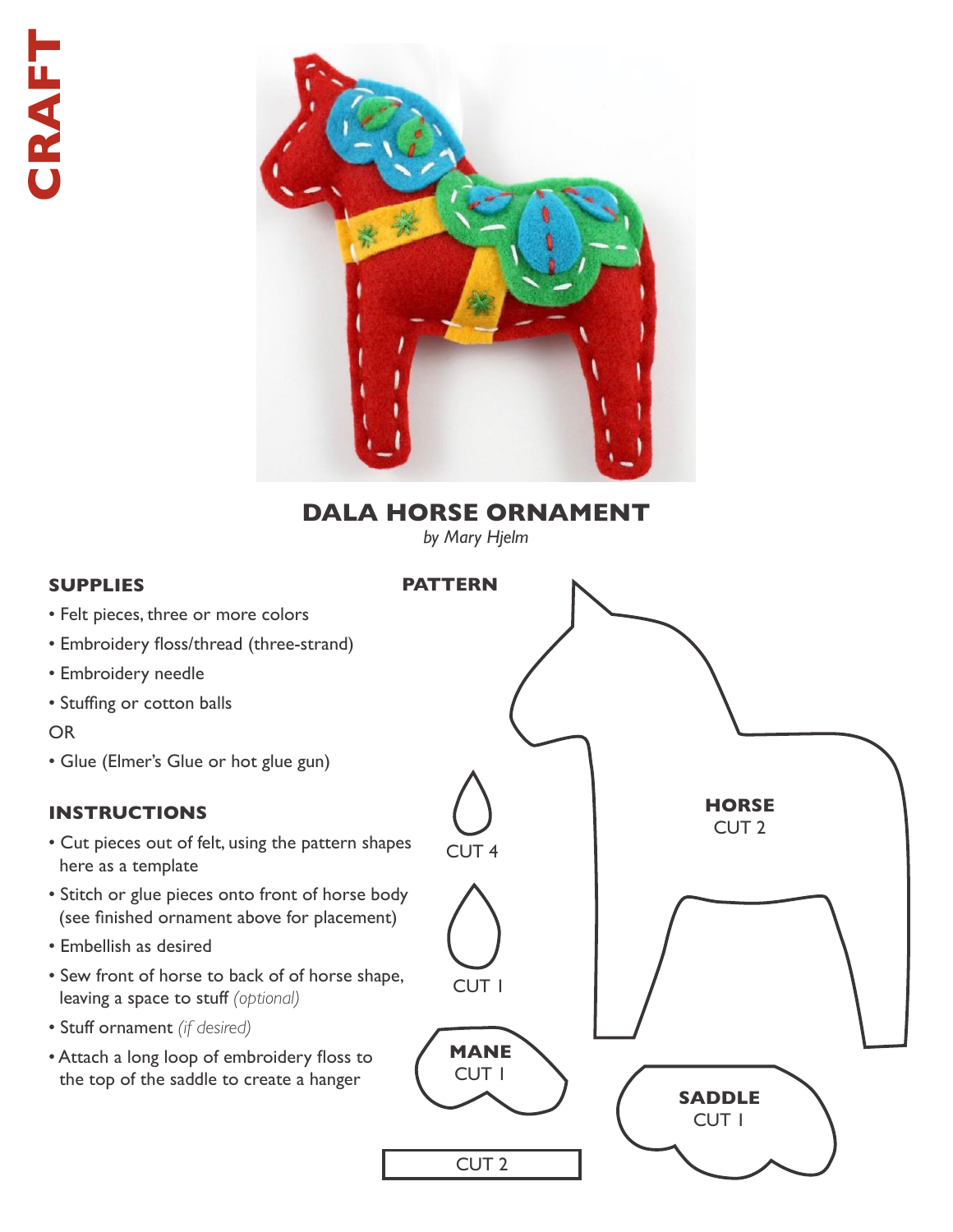SPRITZ *Makes about 10 dozen cookies.*

Bonnie Nelson

# INGREDIENTS

2 cups butter, room temperature ½ cup sugar 4 egg yolks or 2 yolks + 1 whole egg 2 tsp vanilla extract 1 tsp almond extract 5 cups flour

# **INSTRUCTIONS**

Preheat oven to 350 degrees.

In a large bowl, cream the butter and sugar until smooth.

Add the egg yolks and beat until light. Blend in the extracts. Gradually mix in the flour until dough is smooth.

Using a cookie press, Press out onto ungreased cookie sheets. Form into wreath shapes cutting dough about 4 inches long.

Bake for 12-15 minutes or until just barely golden.



### **SOURCE**

From the 1974 *First Covenant Church Cookbook*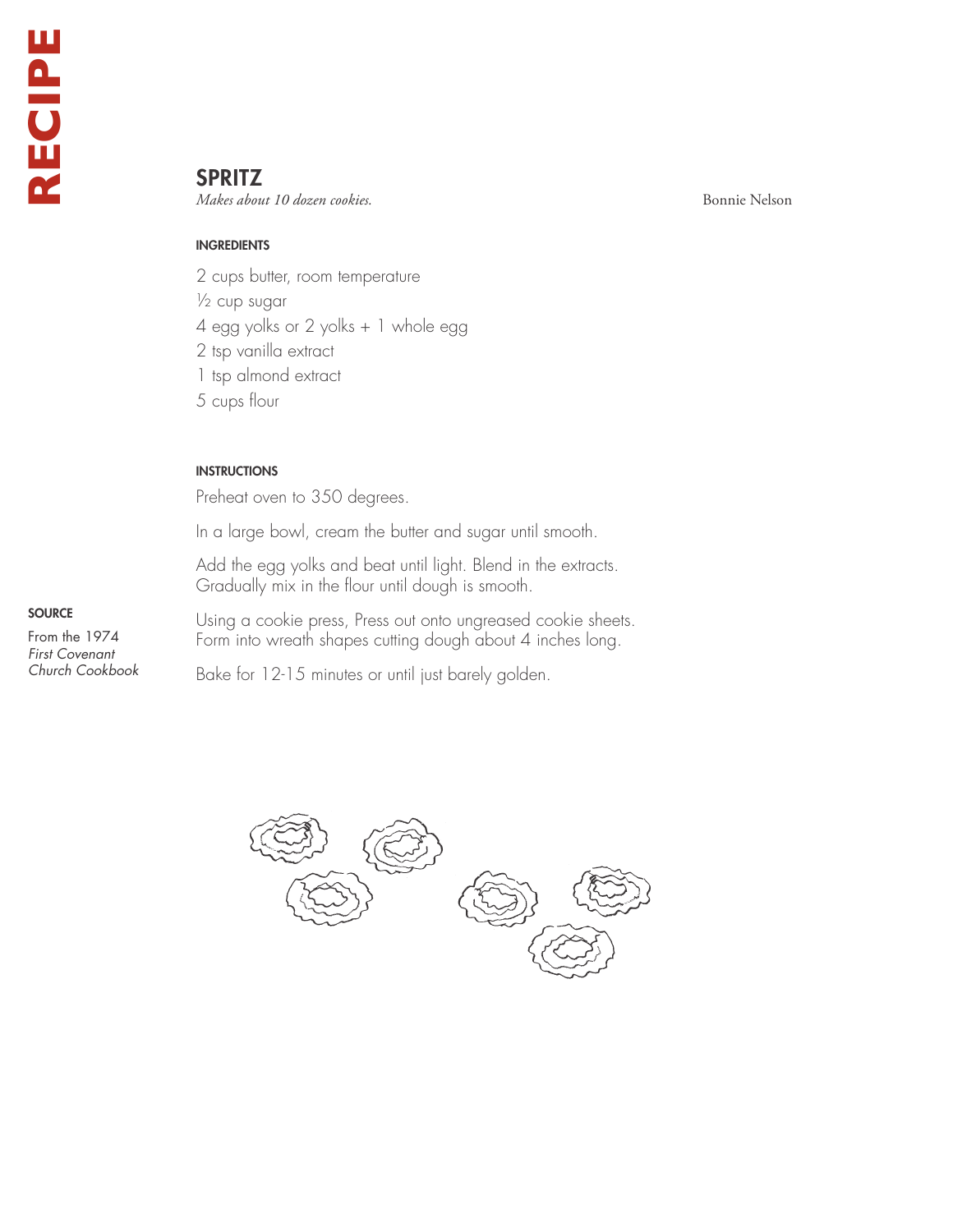**CRAFT INSTRUCTIONS for Making a "Danish Christmas Heart"**<br>
1. Print this sheet out and cut out the heart shape from the template below from two difference.<br>
2. Fold each heart in half on the fold line and then cut the two 1. Print this sheet out and cut out the heart shape from the template below from two different coloured pieces of paper.

2. Fold each heart in half on the fold line and then cut the two (experiment with more if you like) strip lines with the folded peice stopping where the line stops.

3. Start to weave the heart as shown in the steps below.

4. Cut a strip of paper for the handle and glue / sticky tape onto the sides for handles.

**Hang on the Christmas Tree or around the house and you can put special treats inside for the kids (if they have been good -ofcourse) and have a Merry Christmas.**

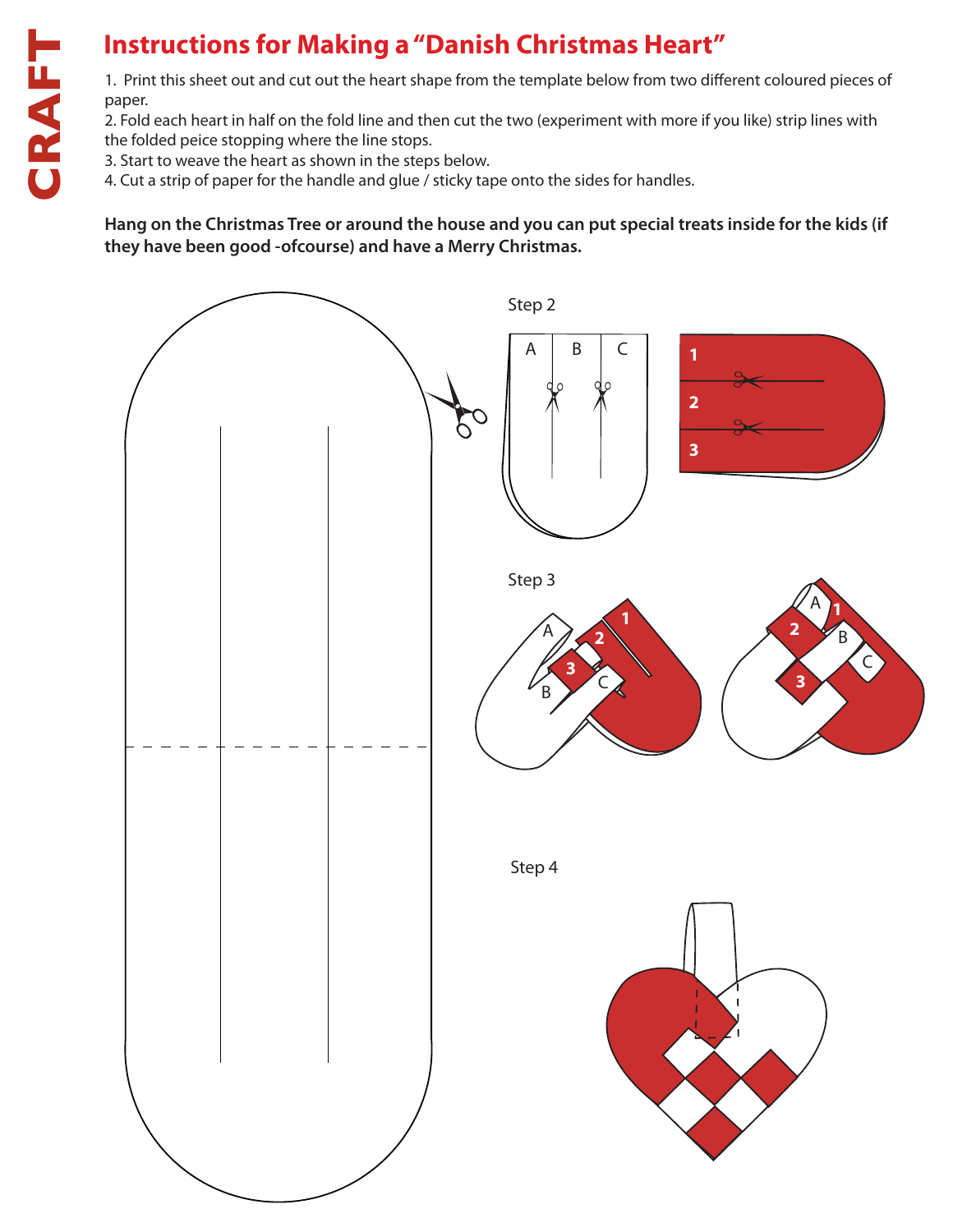# CARDAMOM BREAD

Mary Hjelm

# INGREDIENTS

1 cup warm water 3 Tbsp water 3 Tbsp yeast 3 cups milk, warmed 6 Tbsp butter 5 eggs ½ Tbsp crushed cardamom 8-9 cups flour (may need more) 1 cup sugar 1 Tbsp salt

*Can brush with egg white and add pearl sugar before baking or frost with powdered sugar frosting and slivered almonds after baking.*

# **INSTRUCTIONS**

Add yeast and sugar to the warm water and let sit for 10 minutes.

Melt butter in warm milk and add to yeast mixture.

Beat in remainder of ingredients to make a soft, but not sticky dough. I use my KitchenAid mixer with dough hook.

Let rise in warm place until doubled.

Shape into braids (about 6) and place on greased cookie sheet.

Let rise about an hour.

Toward end of rising time, preheat oven to 350 degrees.

# OPTIONAL:

Brush with egg white and sprinkle with Swedish pearl sugar.

Bake until golden brown, about 20 minutes.